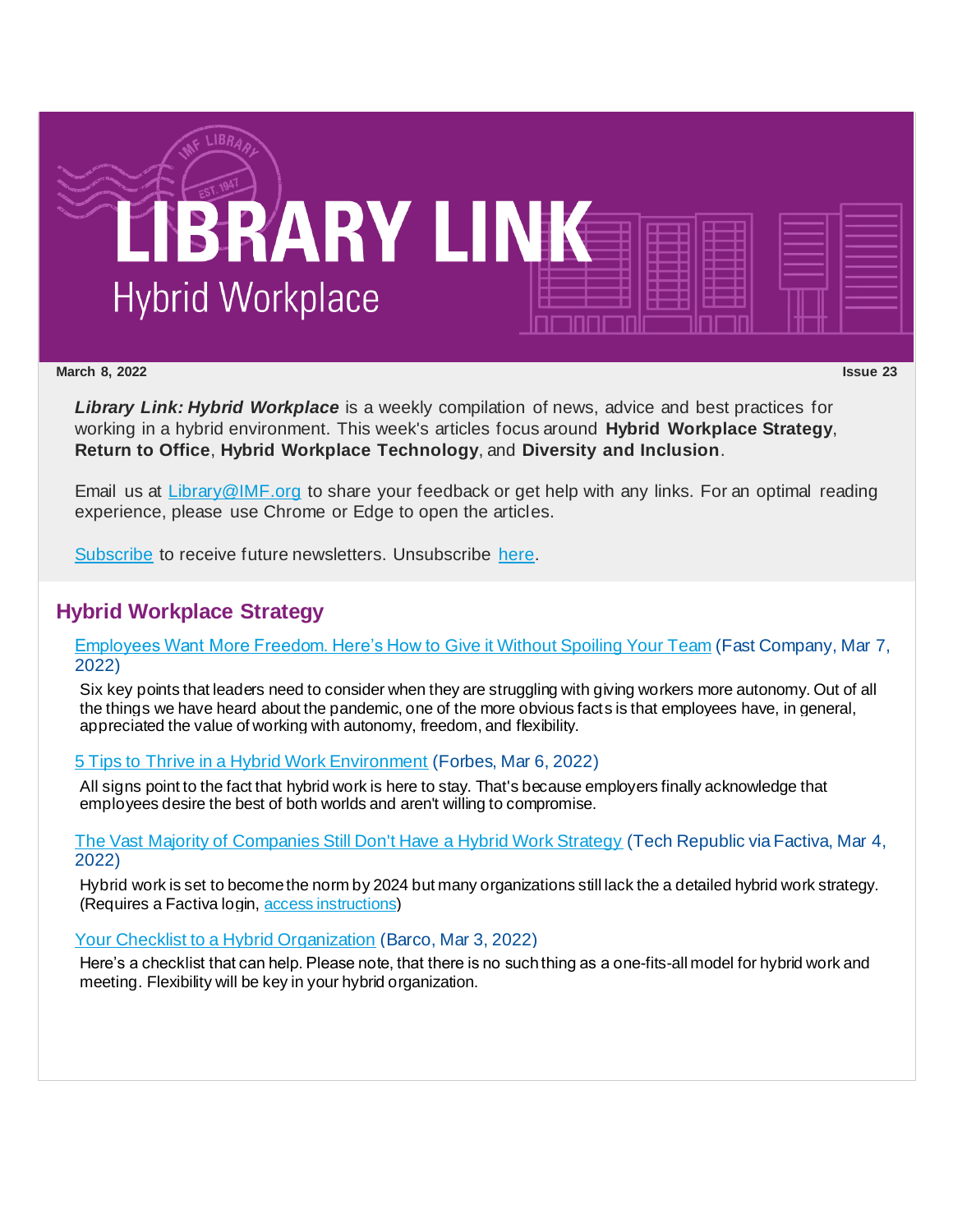# **Return to Office**

[Making That Back-to-the-Office Hybrid Actually Work Won't be Easy](http://t.imfconnect.imf.org/r/?id=h708544,3409cde,3416cf0) (The Boston Globe via Factiva, Mar 5, 2022)

This time it feels real. The Great Return is upon us, as a growing number of companies set dates for employees to come back into the office in the weeks ahead. And it's going to be messy. The pandemic has fundamentally changed our relationship with work and the workplace. For many office workers, this will be the most dramatic pivot since the beginning of the pandemic. (Requires a Factiva login, [access instructions](http://t.imfconnect.imf.org/r/?id=h708544,3409cde,3416cf1))

[Tech Companies Are Reopening Their Offices, but Tech Work Has Changed Forever](http://t.imfconnect.imf.org/r/?id=h708544,3409cde,3416cf2) (Wall Street Journal, Mar 4, 2022)

Highly sought-after tech workers don't want to go back to the way things used to be. Their employers are making their work day more flexible and less distracting, whether they're (occasionally) in the office or fully remote. (Requires a WSJ login, [access instructions](http://t.imfconnect.imf.org/r/?id=h708544,3409cde,3416cf3))

### [Companies Seize On March as a Moment to Reopen the Office](http://t.imfconnect.imf.org/r/?id=h708544,3409cde,3416cf4) (Wall Street Journal, Mar 1, 2022)

With Omicron cases falling, Citi, American Express, Cisco Systems and others say they spot a window to bring workers back together. The office return is in motion. Many executives say they are uncertain about what the future may hold, but feel confident that offices can at least reopen this month as Omicron cases fall and health authorities loosen mask guidance. (Requires a WSJ login, [access instructions](http://t.imfconnect.imf.org/r/?id=h708544,3409cde,3416cf5))

## **Hybrid Workplace Technology**

### [Ask Help Desk: What You Need to Know About the Future of Working Inside the Metaverse](http://t.imfconnect.imf.org/r/?id=h708544,3409cde,3416cf6) (The Washington Post via Factiva, Mar 7, 2022)

The evolution of work has left many people wondering about a buzzword making the rounds in the technology sphere: How will the metaverse play into the future of work? With the help of some experts in the field, we're answering your questions about the metaverse, its workplace applications and some of the issues that surround the virtual office. (Requires a Factiva login, [access instructions](http://t.imfconnect.imf.org/r/?id=h708544,3409cde,3416cf7))

#### [Ensure Your Tech is Up To the Job': Five Tips to Help You Thrive in a Hybrid Work Environment](http://t.imfconnect.imf.org/r/?id=h708544,3409cde,3416cf8) (The Guardian via Factiva, Mar 4, 2022)

Whether you're on a 3:2 model, in the office five days a week or work from home full-time, here's how to make hybrid working a success. (Requires a Factiva login, [access instructions](http://t.imfconnect.imf.org/r/?id=h708544,3409cde,3416cf9))

### **Diversity and Inclusion**

[Pandemic Burnout is Leading to Devastating Consequences for Women, and It Could Set Gender Equality](http://t.imfconnect.imf.org/r/?id=h708544,3409cde,3416cfa)  [Back a Generation, Stanford Sociologists Warns](http://t.imfconnect.imf.org/r/?id=h708544,3409cde,3416cfa) (Stanford News, Mar 7, 2022)

Coming out of the pandemic is an opportunity to build more equitable workplaces – but only if employers act now. Otherwise, burnout is likely going to either drive women out of the paid workforce entirely or cause them to dial back their careers, potentially setting back gender equality by a whole generation.

[Reasonable Adjustments for Disabled Workers in the Age of Hybrid Working](http://t.imfconnect.imf.org/r/?id=h708544,3409cde,3416cfb) (HR Magazine, Mar 2, 2022)

Hybrid working is here to stay and it is important HR teams take a long-term view to ensure it is fit for purpose for all employees, including disabled workers.